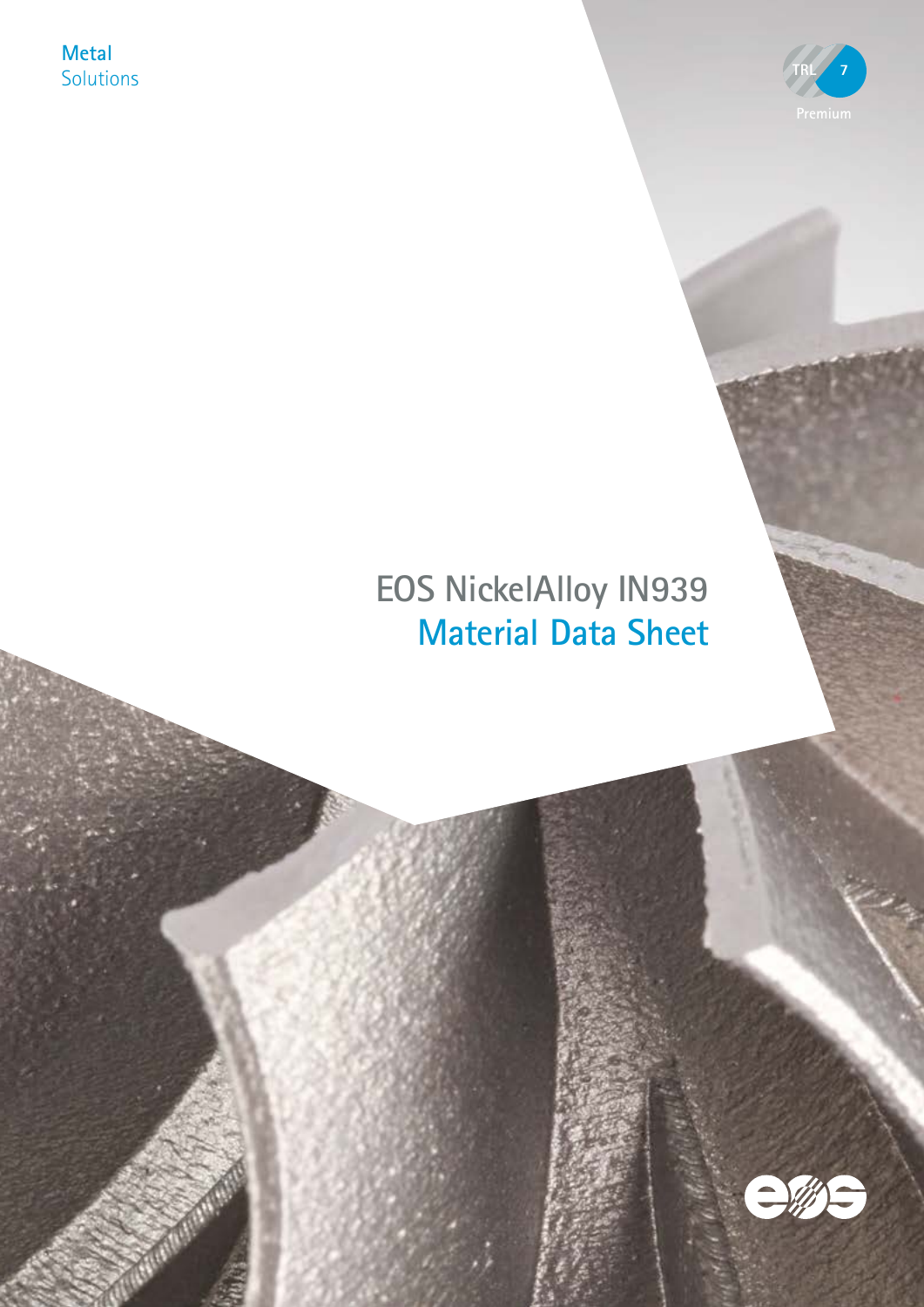# EOS NickelAlloy IN939 **Excellent High Temperature Performance with Corrosion Resistance**

EOS NickelAlloy IN939 is a nickel-chromium alloy which provides an outstanding balance of high temperature strength, corrosion and oxidation resistance, fatigue performance and creep strength at temperatures up to 850 °C (1,560 °F). Parts built from EOS NickelAlloy IN939 can be hardened after manufacture by application of precipitation-hardening heat treatments.

#### **Main Characteristics:**

#### **Typical Applications:**

- Excellent mechanical properties Excellent corrosion and oxida-
- tion resistance
- $\rightarrow$  High tensile, fatigue, creep and rupture strength at temperatures up to 850 °C (1,560 °F)
- $\rightarrow$  Maintains good ductility in age-hardened condition
- $\rightarrow$  Crack-free in as-built condition and resistant to strain-age cracking
- $\rightarrow$  Industrial gas turbines (vanes, blades, heat-shields)
- $\rightarrow$  Microturbines
	- $\rightarrow$  Turbochargers
	- $\rightarrow$  Instrumentation parts
- $\rightarrow$  Power industry parts
	- $\rightarrow$  Process industry parts

#### **The EOS Quality Triangle**

EOS uses an approach that is unique in the AM industry, taking each of the three central technical elements of the production process into account: the system, the material and the process – together simply described as the Quality Triangle. EOS focuses on delivering reproducible part properties for the customer.

All of the data stated in this material data sheet is produced according to EOS Quality Management System and international standards.

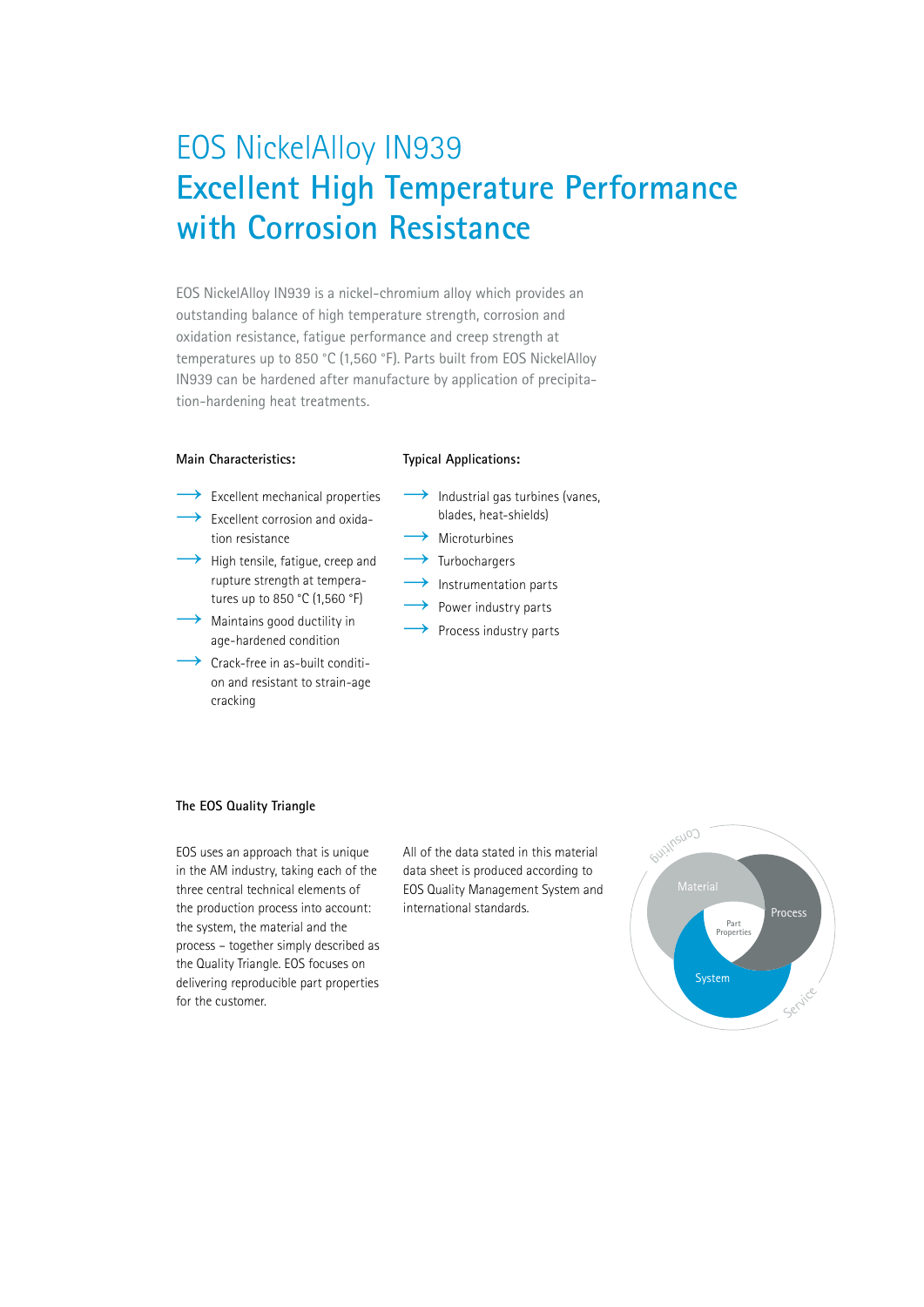# **Powder Properties**

| Element                | Typical |
|------------------------|---------|
| Cr                     | 22.5    |
| Co                     | 19      |
| W                      | 2.0     |
| Nb                     | 1.0     |
| Ti                     | 3.7     |
| $\mathsf{A}\mathsf{I}$ | 1.9     |
| Ta                     | 1.4     |
| Zr                     | 0.1     |
| $\mathsf C$            | 0.15    |
| B                      | 0.01    |
| Ni                     | Balance |

**Powder chemical composition (wt.-%)**

#### **Powder particle size**

Generic particle size distribution 20-55 µm

*SEM picture of EOS NickelAlloy IN939 powder.* 

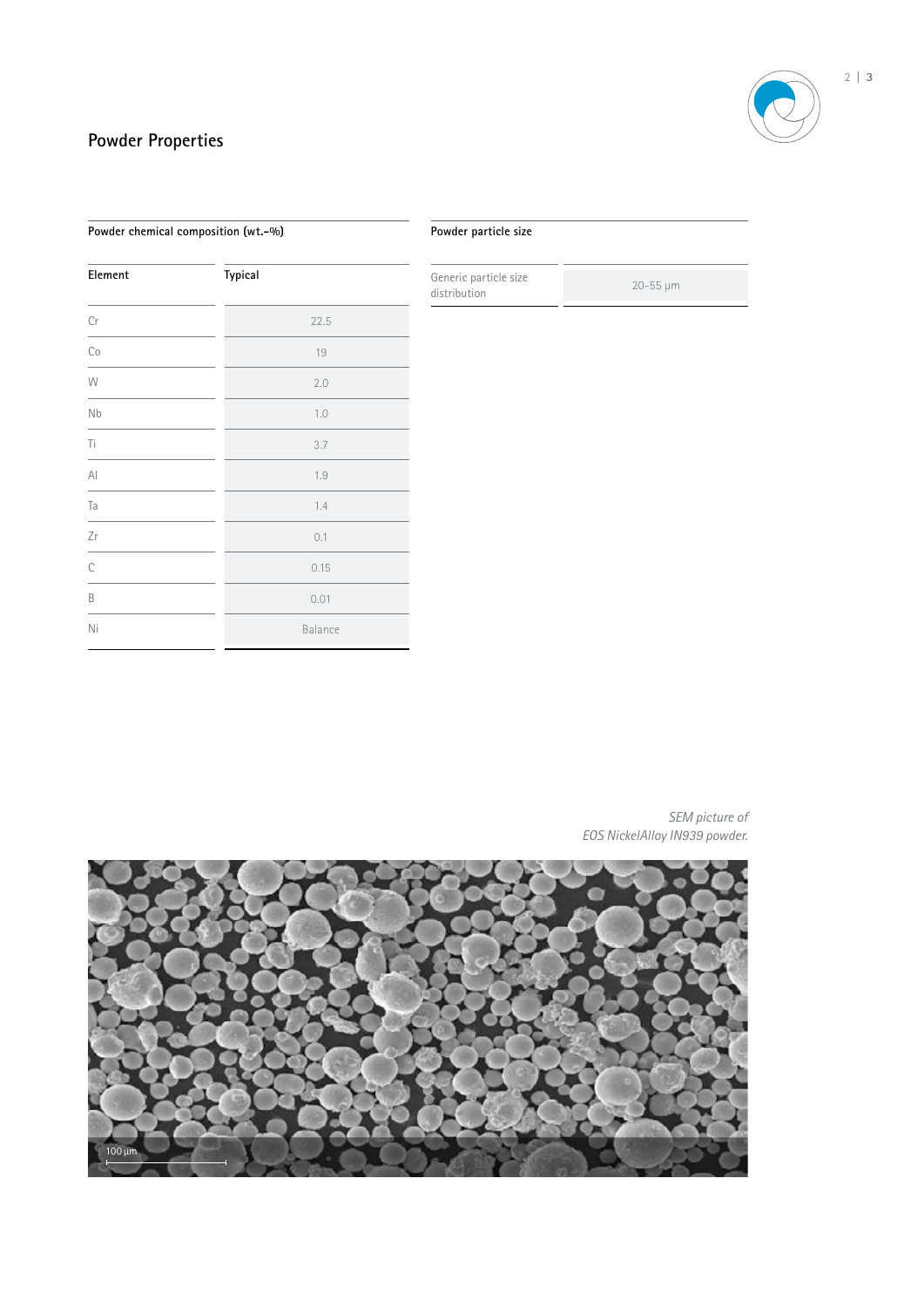

## **Process Information**

| System set-up                | EOS M 290                                       |  |  |
|------------------------------|-------------------------------------------------|--|--|
| <b>EOS MaterialSet</b>       | IN939 40µm HiPer M290/400W                      |  |  |
| <b>EOSPRINT Material Set</b> | IN939 040 HiPerM291 1.00                        |  |  |
| Software requirements        | FOSPRINT 2.6 or newer<br>FOSYSTEM 2.10 or newer |  |  |
| Powder part no.              | 9011-0030                                       |  |  |
| Recoater blade               | FOS HSS Blade                                   |  |  |
| Nozzle                       | FOS Grid Nozzle                                 |  |  |
| Inert gas                    | Argon                                           |  |  |
| Sieve                        | $63 \mu m$                                      |  |  |

### **Additional information**

| Layer thickness     | $40 \mu m$               |  |  |
|---------------------|--------------------------|--|--|
| Volume rate         | $3.6$ mm <sup>3</sup> /s |  |  |
| Min. wall thickness | Typical 0.3 - 0.4 mm     |  |  |
|                     |                          |  |  |

# **Heat Treatment**

The as-built microstructure of additively-manufactured IN939 consists of gamma phase (γ) and primary carbides. Heat treatment is required for the material to reach the desired microstructure and part properties through precipitation of the gamma prime (γ') strengthening phase. EOS has developed a short, AM-optimized 3-step heat treatment (14 hours at temperature), which results in similar or better properties than the commonly used 4-step heat treatment (50 hours at temperature). The gamma prime (γ') volume fraction after heat-treatment is in the range of 30 to 40 %.

#### **Solution treatment:**

**Step 1:** The purpose of this treatment is to homogenize the gamma matrix: Hold at 1,190 °C for 4 hours followed by fast air / argon cooling.

#### **Aging treatment:**

The purpose of aging steps is the precipitation and growth of gamma prime (γ') and carbides.

**Step 2:** Hold at 1,000 °C for 6 hours, followed by fast air / argon cooling. Step 3: Hold at 800 °C for 4 hours, followed by cooling in still air / argon.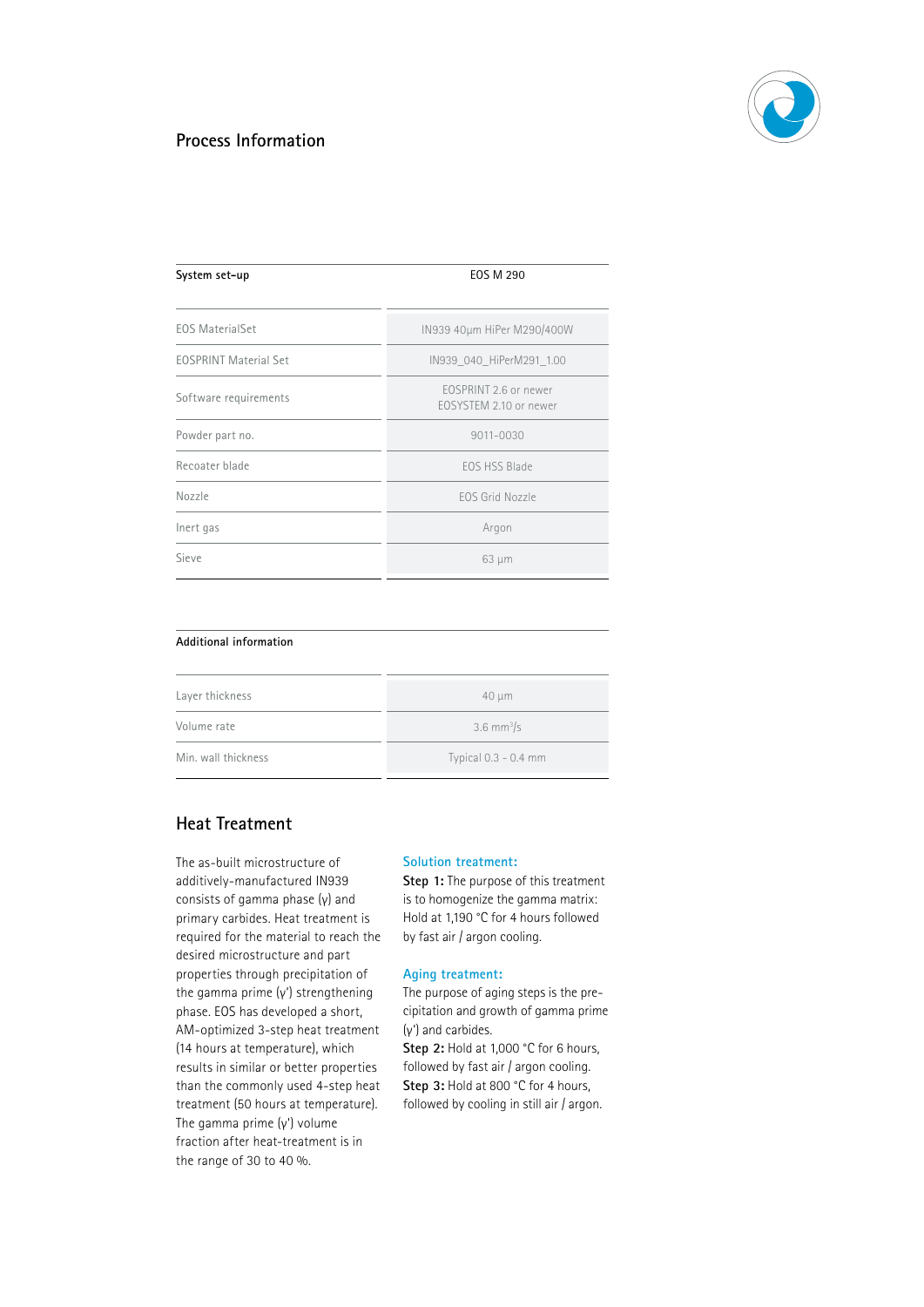# **Chemical and Physical Properties of Parts**



Chemical composition of built parts is compliant to EOS NickelAlloy IN939 powder chemical composition.





*Images show the microstructure of the alloy at two scales.*

*The image on the left shows the grain structure, while the image on the right shows the strengthening phases (gamma prime) at a much higher magnification.*

| <b>Defects</b>            | Result            | Number of samples |  |
|---------------------------|-------------------|-------------------|--|
| Average defect percentage | $0.01\%$          | 50                |  |
| Density, ISO3369          | Result            | Number of samples |  |
| Average density           | min 8.15 $q/cm^3$ | <b>NA</b>         |  |

The areal defect percentage was determined from cross-sections of built parts using an optical microscope fitted with a camera and analysis software. The analysis was carried out for sample area of 15 x 15 mm. The defects were detected and analyzed with an image capture/analysis software with an automatic histogram based filtering procedure on monochrome images.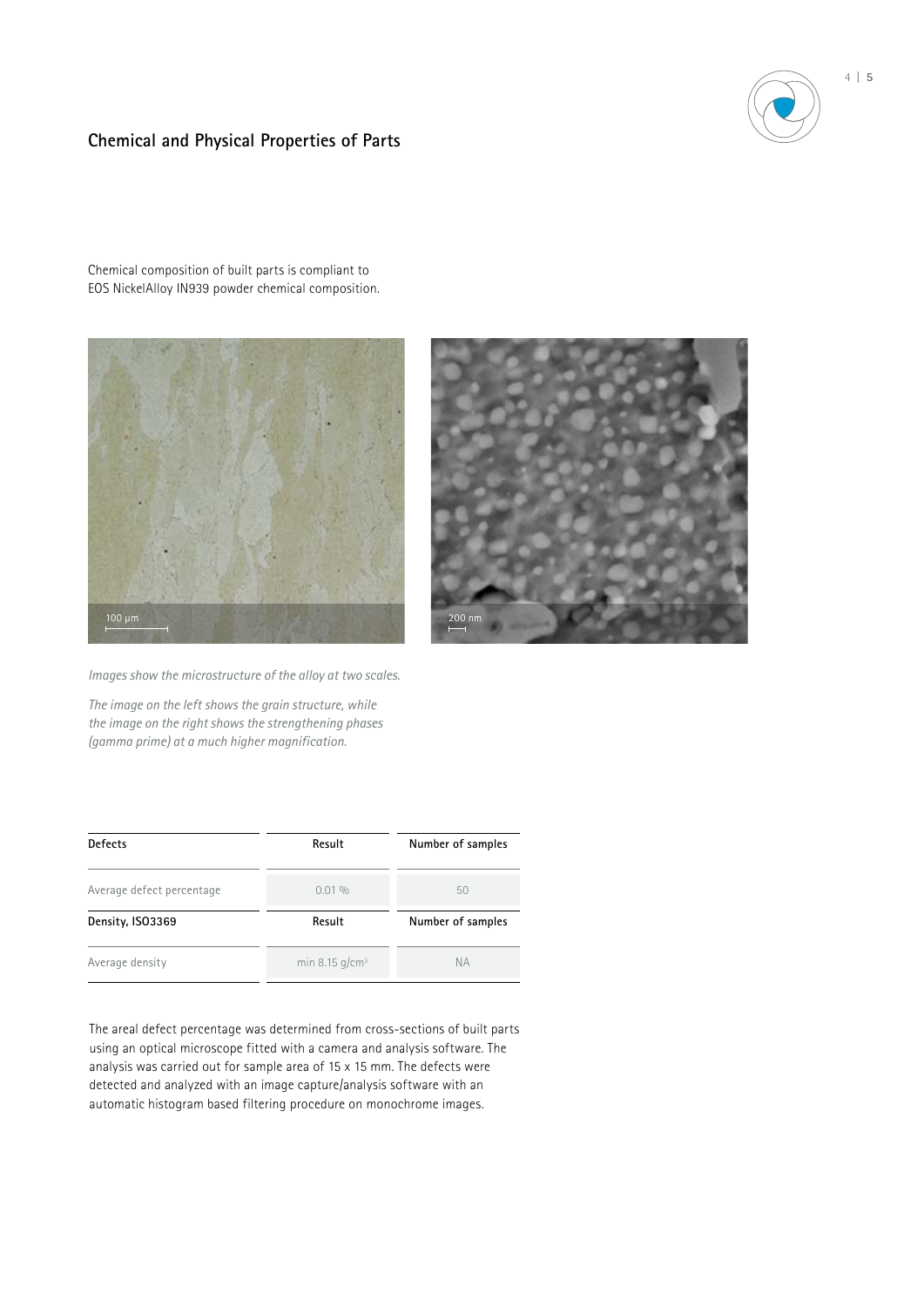

# **Mechanical Properties in Heat Treated State**

| Tensile properties ISO 6892-1<br>Room temperature |                                    |                                 |                              |                   |
|---------------------------------------------------|------------------------------------|---------------------------------|------------------------------|-------------------|
|                                                   | Yield strength<br>$R_{00.2}$ [MPa] | Tensile strength<br>$R_m$ [MPa] | Elongation at break<br>A [0] | Number of samples |
| Vertical                                          | 1,100                              | 1,500                           | 13                           | 187               |
| Horizontal                                        | 1,130                              | 1,520                           |                              | 160               |

#### **Hardness at room temperature ISO 6508**

| Hardness, HRC     | 48       |
|-------------------|----------|
| Number of samples | $1 \cap$ |

Validation with three powder lots and three EOS M 290 systems. Data presented with tolerance interval limits that 90 % of the population fullfill with 95 % level of confidence.

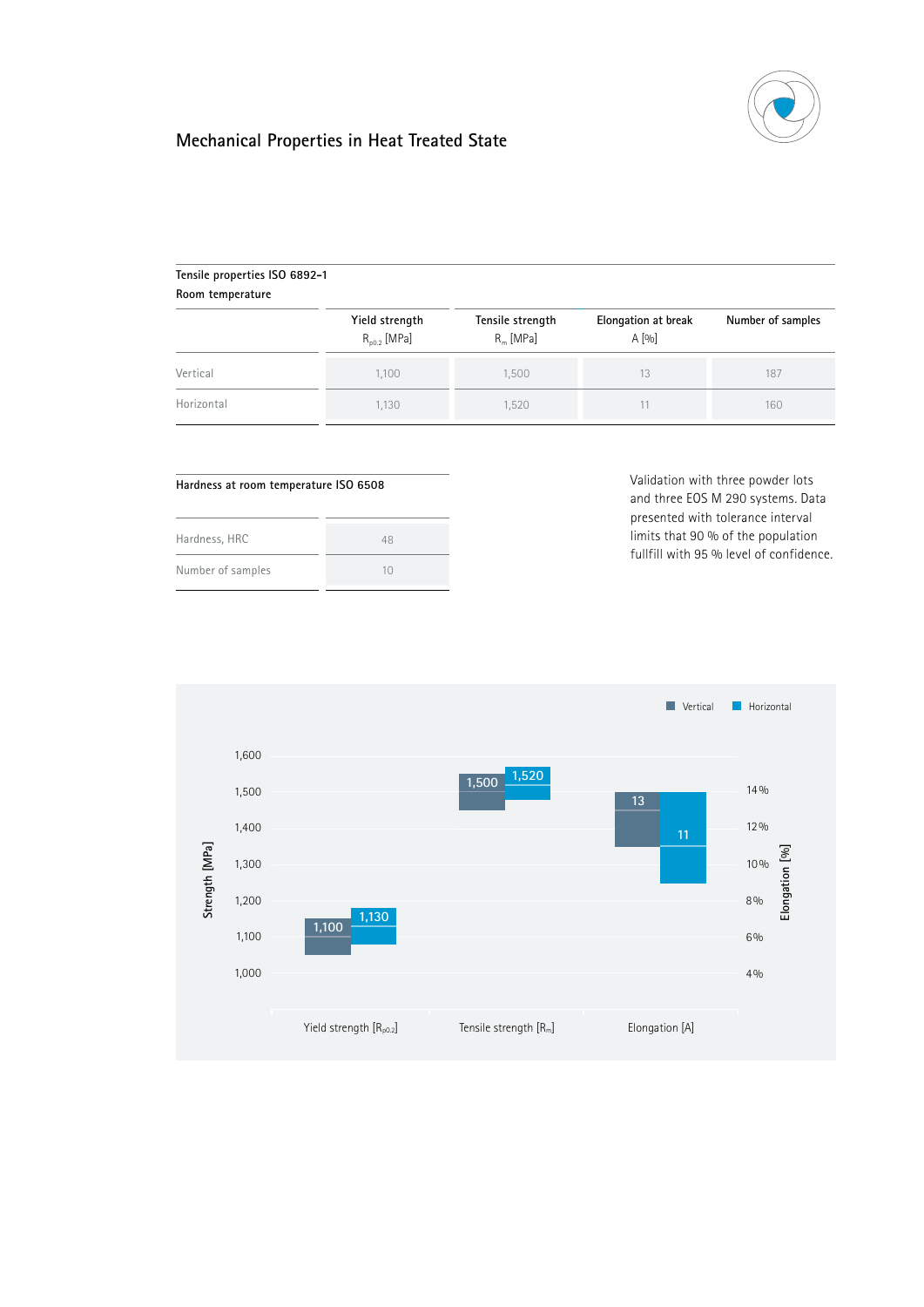

## **Mechanical Properties As-Manufactured**

#### **Tensile properties as manufactured ISO 6892-1**

|            | Yield strength<br>$R_{00.2}$ [MPa] | Tensile strength<br>$R_m$ [MPa] | Elongation at break<br>A [0] | Number of samples |  |
|------------|------------------------------------|---------------------------------|------------------------------|-------------------|--|
| Vertical   | 740                                | 1.090                           | 28                           | 21                |  |
| Horizontal | 880                                | 1.160                           | 24                           | 18                |  |

#### **Hardness as manufactured ISO 6508**

| Hardness, HRC     | 33       |
|-------------------|----------|
| Number of samples | $1 \cap$ |

Data collected on a standard validation job with one powder lot and one EOS M290 system. Data presented with tolerance interval limits that 90 % of the population fullfill with 95 % level of confidence.